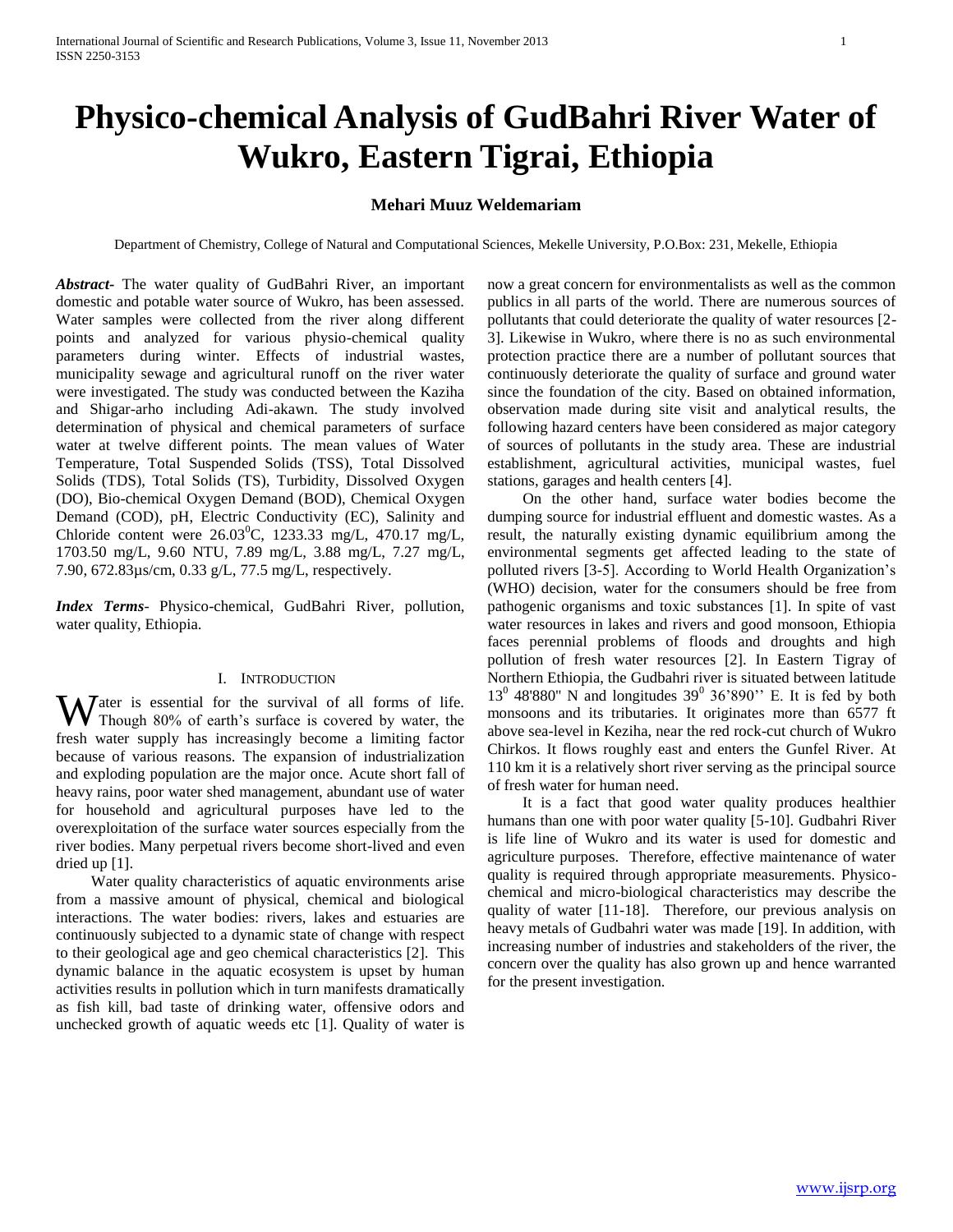

 In the present study various parameters (Water Temperature, Total Suspended Solids (TSS), Total Dissolved Solids (TDS), Total Solids (TS), Turbidity, Dissolved Oxygen (DO), Bio-chemical Oxygen Demand (BOD), Chemical Oxygen

Demand (COD), pH, Electric Conductivity (EC), Salinity and Chloride content) of water samples from twelve different sites were analyzed.

| <b>Station</b> | of<br>Location  |                                                                                                                 |
|----------------|-----------------|-----------------------------------------------------------------------------------------------------------------|
| No.            | sampling points | <b>Descrption</b>                                                                                               |
|                | Keziha          | Starting point where domestic wastes and agricultural runoff sources                                            |
| $\sqrt{2}$     | Mybaeto         | domestic wastes and agricultural runoff sources                                                                 |
| 3              | Dengolo         | domestic wastes and agricultural runoff sources                                                                 |
| $\overline{4}$ | Laelay Wukro    | Slaughter wastes, domestic wastes and agricultural runoff sources                                               |
| 5              | Mosanu-Gudbahri | domestic wastes and agricultural runoff sources                                                                 |
| 6              | Kalay-Gudbahri  | Municipality wastes, car and animal wash, soaps, detergents, domestic wastes and agricultural<br>runoff sources |
| 7              | Chirkos church  | Toilet wastes, car and animal wash, soaps, detergents, domestic wastes and agricultural runoff<br>sources       |
| 8              | Kalabih         | Municipality wastes, car and animal wash, soaps, detergents, domestic wastes and agricultural<br>runoff sources |
| 9              | Alishaday       | Municipality wastes, car and animal wash, soaps, detergents, domestic wastes and agricultural<br>runoff sources |
| 10             | Shigara-arho    | fertilizer, car and animal wash, soaps, detergents, domestic wastes and agricultural runoff<br>sources          |
| 11             | Adi-akawn       | Tannery wastes and agricultural runoff sources                                                                  |
| 12             | Genfel          | Tannery wastes and agricultural runoff sources                                                                  |

### **Table I: Sampling Station in Gudbahri River**

## II. MATERIALS AND METHODS

 The water samples were collected in pre-cleaned, acid washed, plastic bottles from the river Gudbahri at twelve different points (Fig.1) starting from Kaziha to Adiakawn on  $20<sup>th</sup>$ May 2013 to  $23<sup>rd</sup>$  May 2013 and was later stored in a refrigerator below 4°C until used. Physico-chemical properties such as Total Suspended Solids (TSS), Total Dissolved Solids (TDS), Total Solids (TS), Water Temperature, Turbidity, Dissolved Oxygen (DO), Bio-chemical oxygen demand (BOD), chemical oxygen demand (COD), pH, Electric Conductivity (EC), Salinity and

Chloride content were measured using standard methods. The description of sampling sites is provided in Table I.

#### III. RESULT AND DISCUSSION

 Water samples were collected from the Gudbahri River during winter seasons and tested for physical and chemical parameters. The important water quality parameters, such as Color, Odor, Temperature, pH, TSS, TDS, TS, BOD, COD, DO, Turbidity, EC, Salinity and Chloride were analyzed. Assessment of the water samples for pollution is made by comparison of the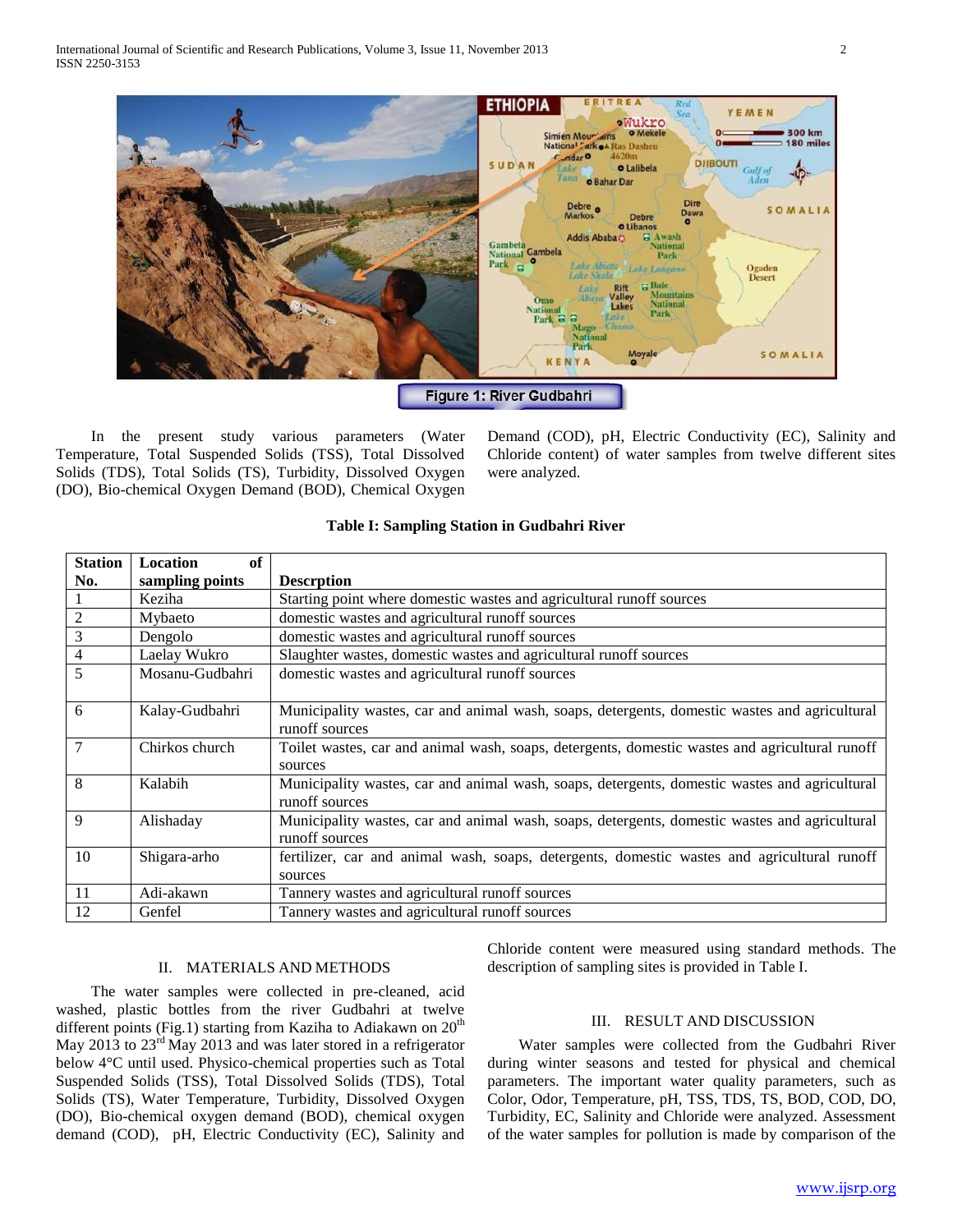assessed values of all the physico-chemical parameters with the corresponding standards prescribed for drinking water by WHO.

| <b>Station</b><br>No. | pH   | <b>Temperature</b><br>$(^{\circ}C)$ | EC<br>(us/cm) | <b>TSS</b><br>(mg/L) | <b>TDS</b><br>(mg/L) | <b>TS</b><br>(mg/L) | <b>Salinity</b><br>(mg/L) | <b>Turbidity</b><br>(NTU) | D <sub>O</sub><br>(mg/L) | <b>BOD</b><br>(mg/L) | <b>COD</b><br>(mg/L) | <b>Chloride</b><br>(mg/L) |
|-----------------------|------|-------------------------------------|---------------|----------------------|----------------------|---------------------|---------------------------|---------------------------|--------------------------|----------------------|----------------------|---------------------------|
|                       | 7.79 | 24.5                                | 581           | 400                  | 397                  | 797                 | 0.28                      | 0.68                      | 7.52                     | 3.47                 | $\overline{4}$       | 20.8                      |
| 2                     | 8.39 | 25.1                                | 540           | 800                  | 362                  | 1162                | 0.25                      | 3.142                     | 8.14                     | 2.92                 | 4.8                  | 35.4                      |
| 3                     | 7.67 | 26.8                                | 382           | 400                  | 326                  | 726                 | 0.23                      | 3.192                     | 8.92                     | 3.16                 | 6                    | 18.0                      |
| $\overline{4}$        | 7.91 | 27.5                                | 495           | 2200                 | 345                  | 2545                | 0.24                      | 2.719                     | 7.23                     | 3.85                 | 7                    | 51.6                      |
| 5                     | 7.33 | 25.5                                | 605           | 600                  | 411                  | 1011                | 0.29                      | 2.766                     | 5.37                     | 3                    | 7.8                  | 23.8                      |
| 6                     | 7.91 | 26.5                                | 553           | 800                  | 374                  | 1174                | 0.26                      | 6.302                     | 8.49                     | 2.77                 | 3                    | 22.2                      |
|                       | 7.85 | 29.7                                | 488           | 800                  | 344                  | 1144                | 0.24                      | 3.038                     | 6.49                     | 3.905                | 5                    | 53.5                      |
| 8                     | 8.26 | 27.7                                | 652           | 600                  | 443                  | 1043                | 0.31                      | 19.29                     | 11.48                    | 5.015                | 12                   | 437.5                     |
| 9                     | 7.89 | 26.8                                | 860           | 800                  | 600                  | 1400                | 0.42                      | 2.13                      | 10.39                    | 2.485                | 3.2                  | 27.1                      |
| 10                    | 7.81 | 24.8                                | 834           | 2200                 | 582                  | 2782                | 0.4                       | 2.648                     | 10.27                    | 3.79                 | 5.6                  | 63.1                      |
| 11                    | 7.63 | 23.8                                | 994           | 1800                 | 688                  | 2488                | 0.47                      | 4.15                      | 3.54                     | 6.616                | 12.8                 | 88.6                      |
| 12                    | 8.33 | 23.6                                | 1090          | 3400                 | 770                  | 4170                | 0.53                      | 65.15                     | 6.82                     | 5.63                 | 16                   | 92.9                      |

**Table II: Water Quality of Gudbahri River**

## **Color, Oder and Temperature:**

 The river water should be colorless. Out of 12 samples 7 are nearly colorless, 1 muddy, turbid color, 2 turbid color, 1 light green and 1 oily & black color. The observation showed that as near the estuary as good in color. The river water should be odorless. 8 water samples are odorless, 1 pungent, 4 high pungent, 2 smile pungent. The observation showed that as near the estuary as good in odor. In the case of temperature, standard for sustaining aquatic life is 20-30  $(^{0}C)$  and as it was winter  $(26.03^0C)$  all samples complies with the standard.

## **TSS, TDS and TS:**

 WHO Standard for TSS in terms of inland surface water is 150 mg/L. Gudbahri River was found to be 1233 mg/L (ranged from 400 to 3400 mg/L) which is above the permissible value. In case of TDS WHO Standard in terms of inland surface water is 1000 mg/L. The mean total dissolved solids concentrations in Gudbahri River was found to be 470.17 mg/L which ranged from 326 to 770 mg/L and it is within the limit. Higher values of total solids are mainly due to the presence of silt and clay particles in the river water. Water high in suspended solid may be aesthetically unsatisfactory for bathing [8-10]. The total suspended solids are composed of carbonates, bicarbonates, chlorides, phosphates and nitrates of calcium, magnesium, sodium, potassium, manganese, organic matter, salt and other particles. The effect of presence of total suspended solids is the turbidity due to silt and organic matter [11]. The minimum values of the three parameters were recorded in site 3 and maximum values in station 12. The maximum values might be due to the presence of several suspended particles. The higher amount of total solids in site 12 in comparison to others was perhaps due to run off from many bathing ghats, municipality solid garbage dump and other wastages.

### **DO, BOD and COD:**

 In the case of dissolve oxygen(DO), the tolerance limit for inland surface waters used as raw water and bathing ghat is 3 mg/l, for sustaining aquatic life is 4 mg/L whereas for drinking purposes it is 6 mg/L. DO value for Gudbahri river is between3.54 to 11.48 mg/L (winter). At all places water has higher DO value than the limit prescribed. So, the contents do not satisfy the public water supply needs.

 While in the case of biochemical oxygen demand (BOD), standard for drinking purpose is 0.2mg/L which is exceeded to the permissible value shown by the mean values of 3.88 mg/L. Chemical oxygen demand (COD) is other important parameter of water quality assessment. A standard for drinking purposes is 4 mg/L, which is not acceptable in-terms of Gudbahri river water sample analyzed (7.27 mg/L).

#### **pH, Turbidity, EC and Salinity:**

 pH is the indicator of acidic or alkaline condition of water status. The standard for any purpose in-terms of pH is 6.5-8.5; in that respect the value Gudbahri River water are 7.33 to 8.39. The overall result indicates slightly basic water. The mean Turbidity of Gudbahri River was found 9.6 NTU which ranges from 0.68 to 65.5 NTU. The mean Electrical Conductivity (EC) of the water samples is  $672.83\mu s/cm$  (ranged from 382 to 1090  $\mu s/cm$ ) which is above the standard limit of 300 μs/cm. Thus the water has very high electrical conductivity, implying the presence of reduced level of ionic species. However, the conductance of water increases at station 12, which might be due to enrichment of organic conducting species from soaps and detergents of the bathing places [13-14].

 The mean Salinity of Gudbahri River was found 0.33 mg/L with a range from 0.23 to 0.53 mg/L. The mean chloride content of Gudbahri River water was found 77.9 mg/L with a range from